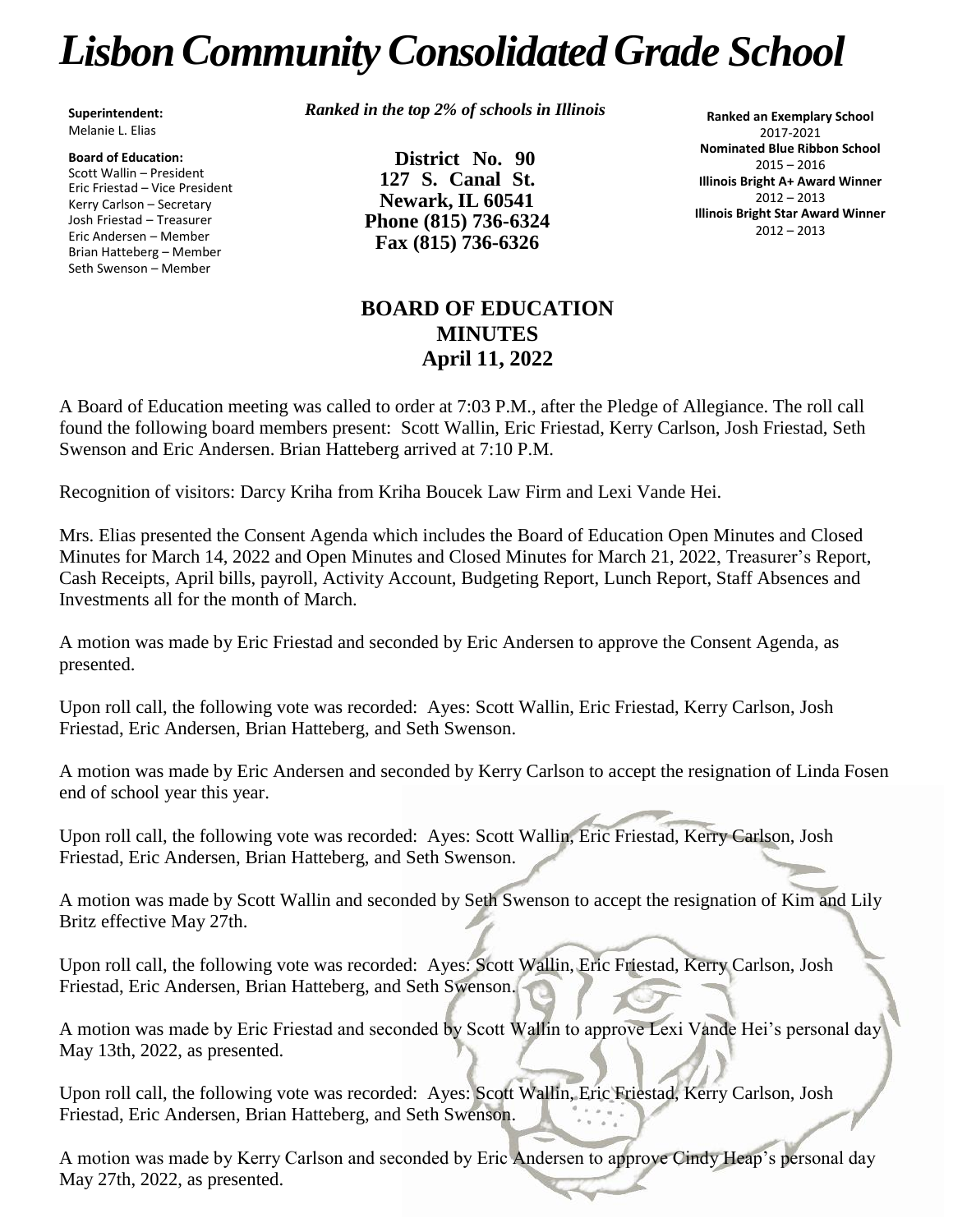Upon roll call, the following vote was recorded: Ayes: Scott Wallin, Eric Friestad, Kerry Carlson, Josh Friestad, Eric Andersen, Brian Hatteberg, and Seth Swenson.

A motion was made by Josh Friestad and seconded by Scott Wallin to adjust registration fees for 2022-2023 to increase milk cost and decrease  $K-8^{th}$  to \$2.00 per lunch as presented.

Upon roll call, the following vote was recorded: Ayes: Scott Wallin, Eric Friestad, Kerry Carlson, Josh Friestad, Eric Andersen, Brian Hatteberg, and Seth Swenson.

A motion was made by Kerry Carlson and seconded by Eric Andersen to approve school district expenditures for the 2022-2023 school year as presented.

Upon roll call, the following vote was recorded: Ayes: Scott Wallin, Eric Friestad, Kerry Carlson, Josh Friestad, Eric Andersen, Brian Hatteberg, and Seth Swenson.

## **MOTION TO ADJOURN TO CLOSED MEETING:**

A motion was made by Seth Swenson and seconded by Josh Friestad to adjourn to Executive Session at 8:34 P.M for the discussion of possible imminent litigation of the Lisbon Community Consolidated School District; The appointment, employment, compensation, discipline, performance, or dismissal of specific employees, specific individuals who serve as independent contractors in an educational setting, or specific volunteers of the public body or legal counsel for the public body; Matters relating to individual students; Litigation, when an action against, affecting or on behalf of the particular public body has been filed and is pending before a court or administrative tribunal, or when the public body finds that an action is probable or imminent.

Upon roll call, the following vote was recorded: Ayes: Scott Wallin, Eric Friestad, Kerry Carlson, Josh Friestad, Brian Hatteberg, Seth Swenson and Eric Andersen.

### **RETURN TO OPEN MEETING**

A motion was made by Eric Andersen and seconded by Josh Friestad at 9:31 P.M. to return to open meeting.

### ROLL CALL:

"Yeas": Scott Wallin, Eric Friestad, Kerry Carlson, Josh Friestad, Eric Andersen, Brian Hatteberg, and Seth Swenson.

"Nays": None.

A motion was made by Scott Wallin and seconded by Kerry Carlson to terminate services from Zukowki Law Firm.

Upon roll call, the following vote was recorded: Ayes: Scott Wallin, Eric Friestad, Kerry Carlson, Josh Friestad, Eric Andersen, Brian Hatteberg, and Seth Swenson.

A motion was made by Eric Andersen and seconded by Brian Hatteberg to hire Kriha Boucek Law Firm.

Upon roll call, the following vote was recorded: Ayes: Scott Wallin, Eric Friestad, Kerry Carlson, Josh Friestad, Eric Andersen, Brian Hatteberg, and Seth Swenson

A motion was made by Kerry Carlson and seconded by Scott Wallin to adjourn the meeting at 9:40 P.M.

Upon roll call, the following vote was recorded: Ayes: Scott Wallin, Eric Friestad, Kerry Carlson, Josh